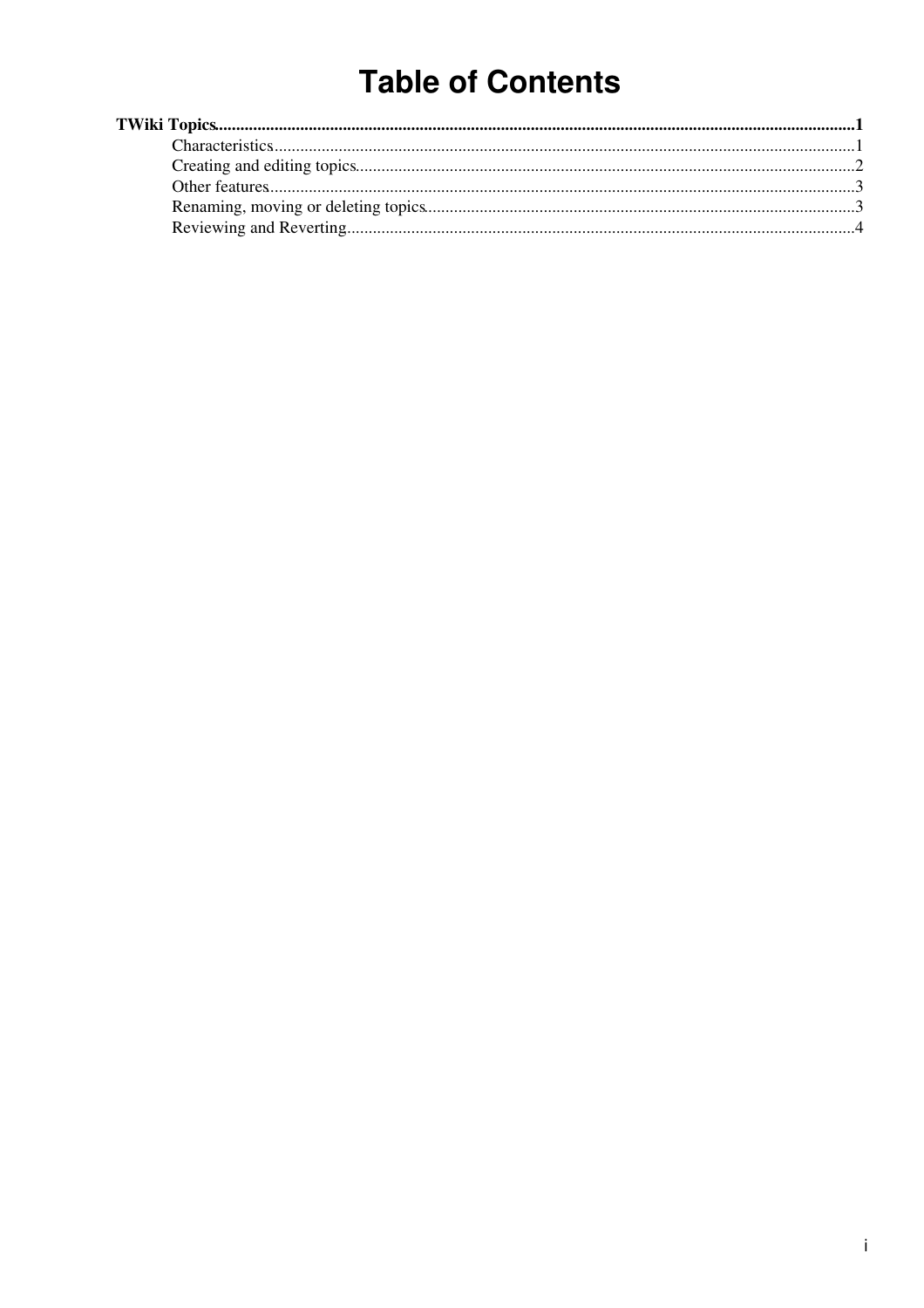## <span id="page-1-0"></span>**TWiki Topics**

The basic building block of a TWiki site is called a *topic*, identified by a unique, hopefully descriptive, [WikiWord](https://wiki-igi.cnaf.infn.it/twiki/bin/view/TWiki/WikiWord) title. It may seem easier just to call them pages, but specifically a topic is the content of a page. The distinction seems small but will become more important as your skill using TWiki increases. [TWikiSites](https://wiki-igi.cnaf.infn.it/twiki/bin/view/TWiki/TWikiSite) are built using topics.

### <span id="page-1-1"></span>**Characteristics**

A TWiki topic is a rich information unit. **Each** topic has:

- Name:
	- $\triangle$  Instantly identify what the topic is about
	- ♦ Link to it from other topics just by typing in its [WikiWord](https://wiki-igi.cnaf.infn.it/twiki/bin/view/TWiki/WikiWord)
- Content:
	- $\triangle$  Edited by simply clicking the [Edit] link
	- ♦ Enter plain text, leaving a blank space between paragraphs like e-mail (all you need)
	- ♦ Enter simple TWiki shorthand to represent complex HTML and special TWiki variables
	- ♦ Enter HTML if you are familiar with it
	- Include links to other topics, URLs, Web sites, files, images, sounds, or anything else you can ♦ put on a regular Web page
	- ♦ Handy pop-up quick reference
	- ♦ Do all of this through whatever web browser you are familiar with
- [Access control](https://wiki-igi.cnaf.infn.it/twiki/bin/view/TWiki/TWikiAccessControl):
	- ♦ Independently determine who can see, edit, rename, move or delete topics
	- ♦ Set permissions by individual users and user groups
	- ♦ Over-ride topic, TWiki web or site
- Revision control:
	- ♦ Topic changes are automatically saved
	- ♦ Efficiently stores every change made to the original version
	- ♦ Lets you compare and retrieve changes between any two versions, or review them all
	- ♦ Displays any previous version as a regular web page or as raw topic text
- TWiki web:
	- ♦ A TWiki organizational unit to which the topic belongs
	- ♦ Relevant when searching for a topic, referencing it or typing in its URL
- Meta-data:
	- ♦ Hidden contextual data stored within each topic.
	- Parents: ♦
		- ◊ Automatically links a new topic as the "child" of the topic it was created from
		- ◊ Hierarchical, parent-child navigation
		- ◊ Allows manual assignment of parent topic from a list of all topics in the local web
		- ◊ Offers navigation by topic parents
- Backlinks:
	- ♦ Named referred-by (Ref-By)
	- ♦ Lists all topics that reference the current topic

Features that can be used by topics and sites include:

- [TWiki skins](https://wiki-igi.cnaf.infn.it/twiki/bin/view/TWiki/TWikiSkins) to customize the look of headers and footers when topics are converted to Web pages for display:
	- ♦ Default and user selectable per session
	- ♦ Fully configurable look and feel
	- ♦ Apply skins across an entire TWiki web, or to a single displayed page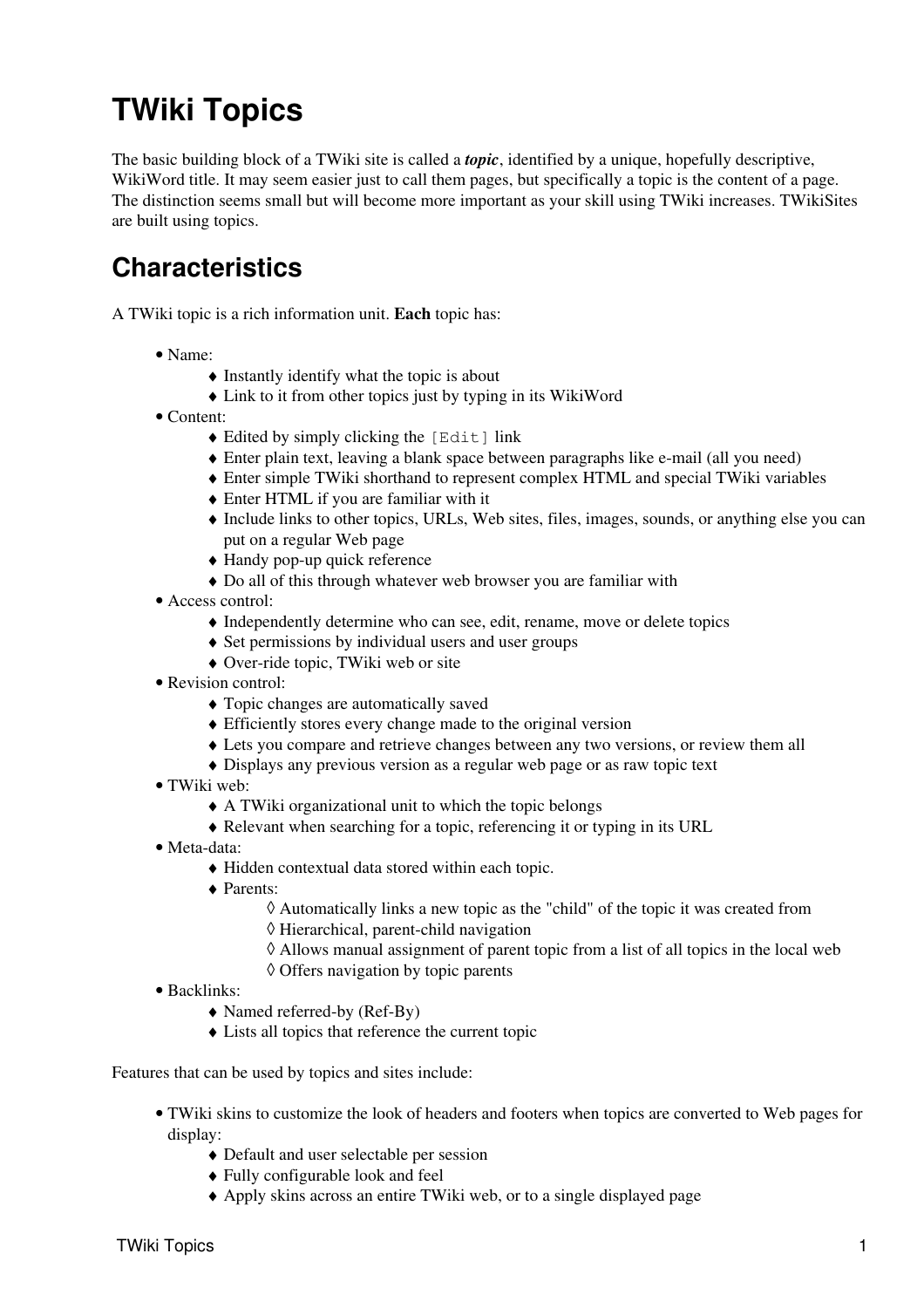- ♦ Use included skins and easily create new ones
- Try the [Print version] skin below: stripped down headers and footers suitable for ♦ clean hard copy
- Plugins:
	- ♦ New feature packages
	- ♦ Developer community evolving existing and new capabilities
- Add-ons:
	- ♦ enhanced capability without an interface to users
- [File attachments](https://wiki-igi.cnaf.infn.it/twiki/bin/view/TWiki/FileAttachment):
	- ♦ Upload files through your browser to the TWiki server
	- Attach any type of file (documents, images, applications) for viewing online, storage or ♦ sharing downloads with others
	- ♦ Upload revisions of existing files with automatic backup of all previous revisions
- [Formatted search](https://wiki-igi.cnaf.infn.it/twiki/bin/view/TWiki/FormattedSearch):
	- ♦ Embedded searches of topics, data and meta-data, optional regular expressions
	- ♦ Custom formatting for outputting lists or tables, optional layout, headings, summary, etc.
- [Variables](https://wiki-igi.cnaf.infn.it/twiki/bin/view/TWiki/TWikiVariables):
	- ♦ Similar to a command line context with site wide and locally defined variables
	- ♦ Over-ride topic, TWiki web or site
- [TWiki forms](https://wiki-igi.cnaf.infn.it/twiki/bin/view/TWiki/TWikiForms):
	- ♦ Store database-style info alongside the free-form topic content
	- ♦ Accesses meta-data
	- ♦ Use text fields and boxes, radio buttons, pulldown selector menus, checkboxes
	- ♦ Create your own forms to tag topics to later search, sort and display
- Renaming, moving, and deleting topics:
	- ♦ Rename a topic and automatically update all of the links to it, site-wide
	- ♦ Move a topic from one TWiki web to another
	- Safely delete a topic to a special Trash web (invisible, but recoverable from the Web server if ♦ necessary)
- Many more features...

The configuration of your TWiki site, skins and your personal user account can modify the way these features are used and presented to you.

### <span id="page-2-0"></span>**Creating and editing topics**

A primary purpose of TWiki is to make it incredibly easy for you to add and edit information on existing topics, create new topics, and link between TWiki topics.

- To modify a topic click the [Edit] link in the toolbar at the top or bottom left of every page. An editing window appears. Type away as in any text editor. Use the Edit help links to get pop-up window help.
	- ♦ Click [Save] to save your changes.
- **To add a new topic** type a new [WikiName](https://wiki-igi.cnaf.infn.it/twiki/bin/view/TWiki/WikiName) in an existing topic, while you're in edit mode. When the topic is saved, the new name will appear highlighted with a red-link: Click the red-link and a new edit window appears. Enter text and save as usual. The new topic now exists.
	- Go back to the topic where you started, and you'll see that your [WikiWord](https://wiki-igi.cnaf.infn.it/twiki/bin/view/TWiki/WikiWord) changed from a ♦ red-link to a regular blue hyperlink. Type it anywhere on any topic in that web, and it will be turned into a link.
	- ◆ *D* One little links rule: Each topic, and its [WikiWord](https://wiki-igi.cnaf.infn.it/twiki/bin/view/TWiki/WikiWord) link, belong to one unique web only. To link *between* webs, you must first enter the topic's web name.

*Example:* This is TWikiTopics, in the **TWiki** web, so that's all you need to type on any topic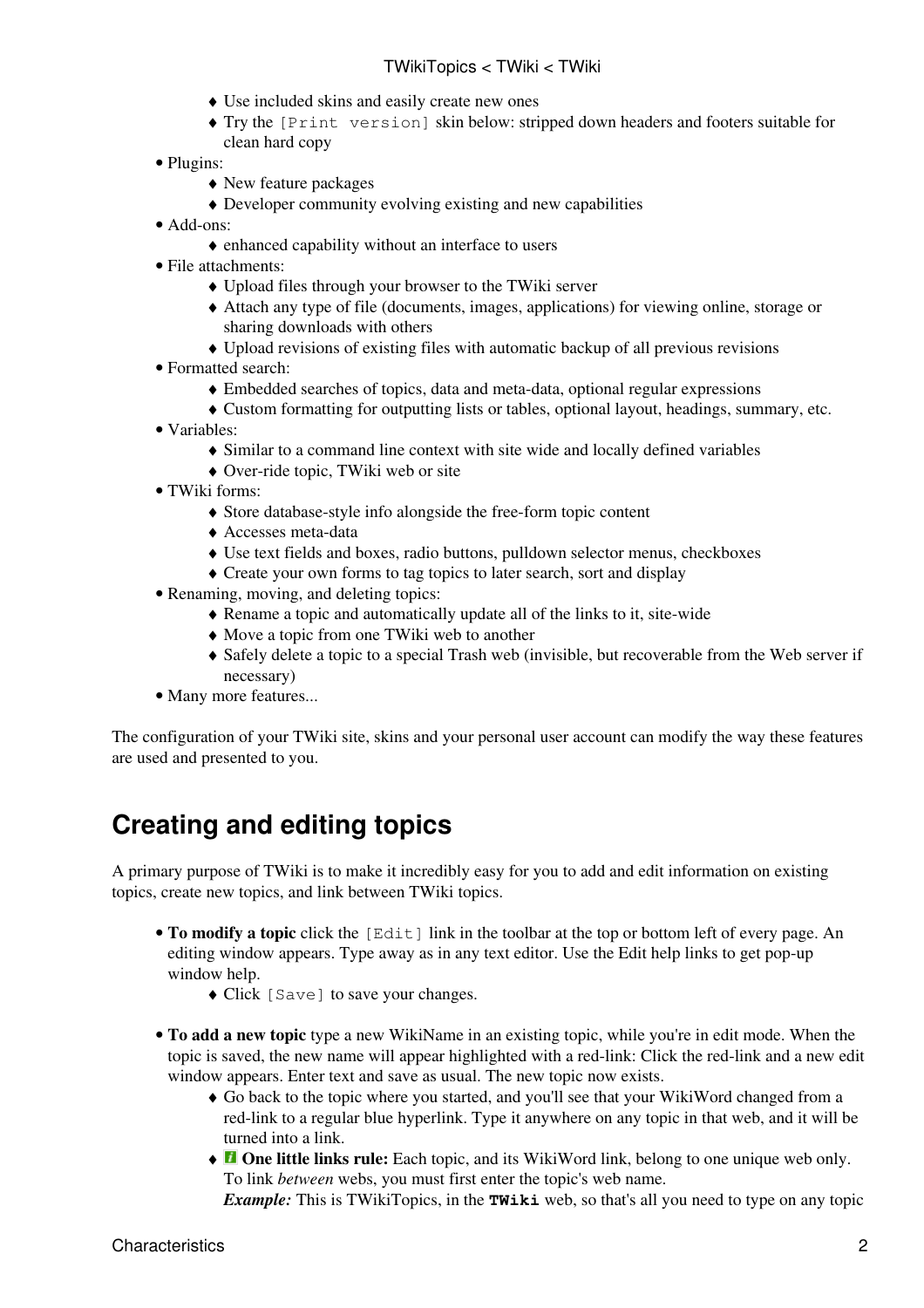in this web. But to link to TWikiTopics from a topic in the **Main** web, you have to type **TWiki.TWikiTopics**, e.g. **Webname.TopicName**. It's easy.

Another way to add a topic is to type a new topic name in the [JumpBox](https://wiki-igi.cnaf.infn.it/twiki/bin/view/TWiki/JumpBox) or an unknown topic URL. You can type in either a [WikiName](https://wiki-igi.cnaf.infn.it/twiki/bin/view/TWiki/WikiName) to create the topic in the current web or Web.TopicName to create a topic in a different web than the current page. Topics created with the Jump Box or URLs are orphaned, e.g. do not have parent meta-data defined.

#### <span id="page-3-0"></span>**Other features**

The color-coded toolbar at the bottom of every topic displays a series of links, including:

- [Attach] pops a new screen for [FileAttachments](https://wiki-igi.cnaf.infn.it/twiki/bin/view/TWiki/FileAttachment)
- [Print version] shows a stripped down version of the topic without headers and footers suitable for clean hard copy
- [History] generates a page showing every change made to the current topic, with names, dates, and changes made (diffs)
- $[r3] > [r2] > [r1]$  view most recent revision and changes
- [Backlinks] displays all the TWiki topics with links to the current topic
- [Raw view] displays the source text of the topic
- [Raw edit] allows you to edit the source text of the topic using [TWikiShorthand](https://wiki-igi.cnaf.infn.it/twiki/bin/view/TWiki/TWikiShorthand)
- [More topic actions] opens up a new screen containing additional controls

It looks complicated, but the basics you need to begin with are very simple to use. The flexible and optional features are ready when you care to learn about them - the only way to confuse yourself or your site set-up and users is by using features you really don't need. Unlike the usual expensive, complex collaboration and project management packages, TWiki is fully functional and effective just by typing in text and making [WikiWord](https://wiki-igi.cnaf.infn.it/twiki/bin/view/TWiki/WikiWord) links. All the additional features are there, but only if you need them!

- Some controls are self-explanatory and also include instructions and help links.
- **Experiment**. You can always [Cancel] an edit or (using revision control) go Back whenever you like.
- Get **in-depth info** from the [complete documentation,](https://wiki-igi.cnaf.infn.it/twiki/bin/view/TWiki/WebHome) including the User's Guide, Configuration Manual and TWiki Reference.

### <span id="page-3-1"></span>**Renaming, moving or deleting topics**

You can rename, move and delete individual topics by clicking [More topic actions] on the control strip at the bottom of every page. The access settings for a topic, web or entire site may be disabled for one or more of the three options, depending on your site set-up and access permissions.

- 1. Go to the top you want to change, click [More topic actions] > [Rename/move]
- **To move or delete** select the target web (**Trash** to delete) from the pull-down menu (otherwise, 2. leave on the current web)
- 3. **To rename** fill in a new [WikiName](https://wiki-igi.cnaf.infn.it/twiki/bin/view/TWiki/WikiName) (otherwise, leave the current topic name)
- **To update links** in the rename screen, uncheck each entry (backlink) you DON'T want to update 4. only checked links will be updated;
- 5. Click [Rename/move] to rename and/or move the topic, as well as fixing topics containing backlinks to the renamed topic.
	- ♦ Any problems are listed take note, and you can fix them later.
	- ♦ If a linked topic can't be updated (it may be locked because someone's editing it), an alert will